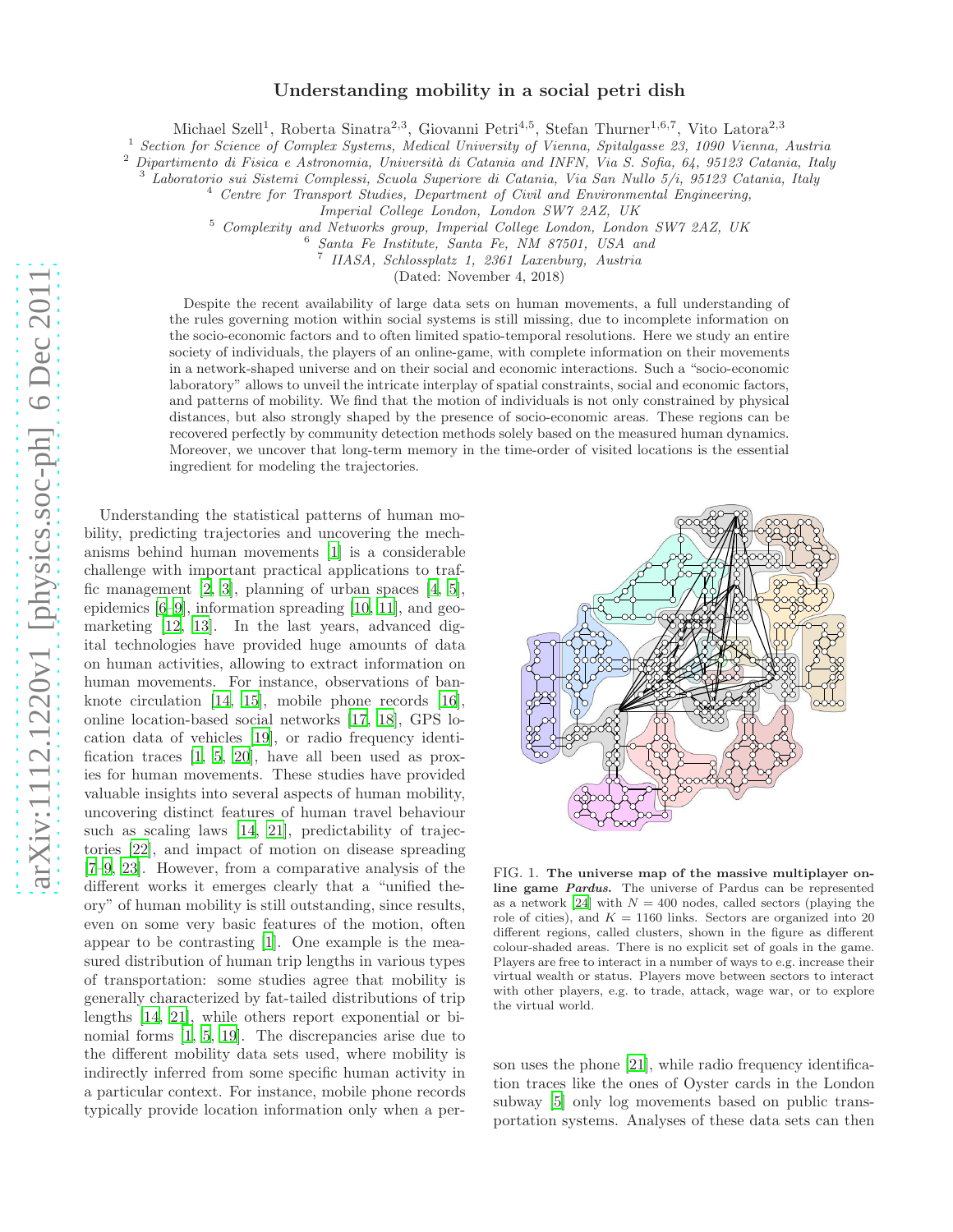result in a possibly biased view of the underlying mobility processes. Furthermore, most of the analyzed data sets have poor information on how socio-economic factors influence human mobility patterns. More generally, the lack of an all-encompassing record set with positional raw data, including complete information on the socioeconomic context and on the behaviour of all members of a human society, has so far limited the possibilities for a comprehensive exploration of human mobility.

Here, we address the issue of mobility from a novel point of view by analyzing, with unprecedented precision, the movements of a large number of individuals, the players of a self-developed massive multiplayer online game (MMOG). Such online platforms provide a fascinating new way of observing hundreds of thousands of interacting individuals who are simultaneously engaged in social and economic activities. The potential of online worlds as large-scale "socio-economic laboratories" has been demonstrated in a number of previous studies [\[25](#page-7-11)[–28\]](#page-7-12). For the MMOG at hand [\[29](#page-7-13)], we have access to practically all actions [\[30\]](#page-7-14), including movements, accumulated over several years. This MMOG can therefore be considered as a "socio-economic petri dish" to study mobility in a completely controlled way. We can in fact observe the long-time evolution of a social system at the scale of an entire human society, having a perfect knowledge of all the spatio-temporal and socio-economic details. In contrast to traditional studies in social science which are typically biased by well-known "interviewereffects", in MMOGs the socio-economic measurements are objective and unobtrusive, since subjects are not consciously aware of being observed.

Using positional data of the players in the game universe [\[31](#page-7-15)], in combination with other socio-economic information from the game, we uncover various fundamental features of mobility, and we provide a complete description of the mechanisms causing the observed anomalous diffusion. Two are the main results of our work. First, we find the emergence of different spatial scales, due to the strong tendency of the players to limit their economic activities to some specific areas over long time periods and to avoid crossing the borders between different areas. Making use of this observation, we propose an efficient method to identify socio-economic regions by means of community detection algorithms based solely on the measured movement dynamics. Our second result unveils the driving mechanism behind the movement patterns of players: Locations are visited in a specific order, leading to strong long-term memory effects which are essential to understand and reproduce the observed trajectories. Finally, we provide large-scale evidence that neglecting either of these spatial or temporal constraints may obstruct the possibility of understanding the processes behind human mobility.

## A social arena: the online game Pardus

Pardus is a massive multiplayer online game running since 2004, with a worldwide player base of more than 350,000 individuals. It is an open-ended game whose players live in a virtual, futuristic universe and interact with each other in a multitude of ways. The topology of the universe can be represented as a network with 400 nodes, called sectors, embedded in a two-dimensional space, the so-called universe map shown in Fig. [1.](#page-0-0) Each sector is like a city where players can have social relations (establish new friendships, make enemies and wage wars), and entertain economic activities (trade and production of commodities). Typically, sectors adjacent on the universe map, as well as a few far-apart sectors, are interconnected by links which allow players to move from sector to sector. At any point in time, each sector is usually attended by a large number of players. The network is sparse and, similarly to other spatial networks, is not a small world. It has a characteristic path length  $L = 11.89$ and a diameter  $d_{\text{max}} = 27$ , which means that, on average, players have to move through a non-negligible number of sectors to traverse the universe. See [\[SI\]](#page-7-16) Section S3 and [\[SI\]](#page-7-16) Table I for a detailed characterization of the universe network structure.

The sectors have been originally organized by the developers of the game into 20 different clusters, which are perceived by the players as different political or socioeconomic regions such as countries. For example, a player who is member of a political faction in the game is provided some game-relevant protection in all clusters which are controlled by the faction, and has the opportunity of social promotion when accomplishing certain tasks within these clusters. Each cluster is shown in Fig. [1](#page-0-0) with a different background colour. All clusters contain about 20 sectors each, with the exception of the central cluster, consisting of just one sector, and its surrounding three clusters having only 6-7 sectors. Sectors belonging to the same cluster are geographically close on the map, meaning that the distance between any two sectors in the same cluster is small, with an average distance around 3. Players typically have a "home cluster" where they focus their socio-economic activities over long time periods. Occasionally, they also move to sectors belonging to other clusters in order to explore the universe, to relocate their home (migrate), or during extreme game events such as wars.

In Pardus, players are free to pursue whichever role they like to take. Many of them focus on expanding their social relations or political influence, some play the role of "scientists" exploring the universe, while others choose their main goal in trade and optimizing the amount of virtual money earned [\[25\]](#page-7-11). The large variety of complex socio-economic behaviours emerging in this online society, results in high heterogeneity in the mobility patterns,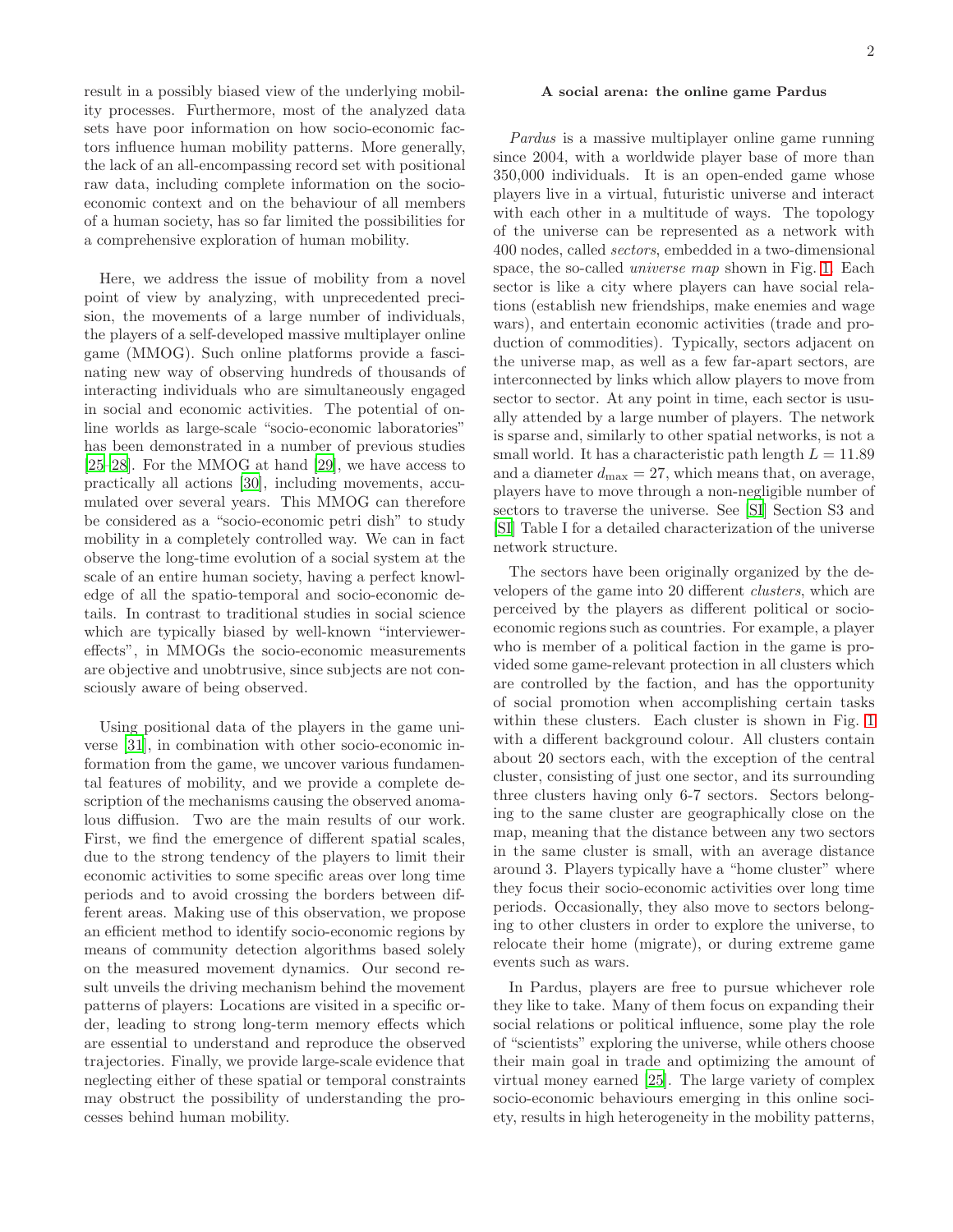

<span id="page-2-0"></span>FIG. 2. Distribution of jump distances and of waiting times. To each player a time series consisting of the sector positions over 1000 days is associated. A jump is said to occur when the sector position in the time series changes from one day to the following. The length  $d$  of a jump is measured in terms of graph distance and can take an integer value between 1 and  $d_{\text{max}} = 27$ , the diameter of the network. (a) The probability distribution of jump distances is reported in a semi-log plot. For  $d \leq 15$ , the distribution follows an exponential  $P(d) \sim e^{-\frac{d}{\lambda}}$  with a characteristic length  $\lambda \approx 3$ . Players can also remain in the same sector for more days, without moving to other sectors. We define as waiting time  $\Delta t$  the number of consecutive days a player spends in only one sector. (b) We show the probability distribution of waiting times  $\Delta t$ in a log-log plot, which is well fitted by a power-law  $P(\Delta t) \sim \Delta t^{-\beta}$ , with  $\beta \approx 2.2$ .

such as observed in real human motion. However, differently from other empirical studies on human movements, mobility in Pardus can be investigated in a controlled way, since complete information on actions of players is available [\[25](#page-7-11), [26\]](#page-7-17). In this article we consider a data set consisting of movements in the network universe of all players who were active over a period of 1,000 days, as well as of socio-economic information about their environment. This opens the possibility of investigating motion in relation to other social and economic factors. Note that we do not have to address the common issues of relying on incomplete data, on data that are only a proxy of mobility, or on data that are aggregates of different types of transportation [\[9](#page-6-6)]. See [\[SI\]](#page-7-16) Section S2 for more details on the data set.

#### Basic features of the motion

The position of each player in the universe, namely the ID number of the sector where the player is currently situated, is logged once a day. In this way the motion of each player becomes a time series of 1,000 sector positions. A jump occurs when a player's sector position changes from one day to the following. The associated length  $d$  of a jump is measured in terms of graph distance, an integer value between 1 and  $d_{\text{max}} = 27$ . The probability distribution of jump distances, computed for all players over the whole observation period, is reported in Figure [2](#page-2-0) (a). For  $d \leq 15$ , the distribution is well-fitted by an exponential:

<span id="page-2-2"></span>
$$
P(d) \sim e^{-\frac{d}{\lambda}},\tag{1}
$$

with a characteristic jump length  $\lambda \approx 3$ . The existence of a typical travel distance, as also recently found in other mobility data [\[5,](#page-6-4) [19\]](#page-7-5), is related to the use of a single transportation mode in Pardus [\[32\]](#page-7-18). This allows to disentangle the intrinsic heterogeneity of the players from the effects due to the presence of different means of transportation [\[9\]](#page-6-6), which might be the cause of the scale-free distributions found in mobile phone or other mobility data sets [\[14,](#page-7-0) [16\]](#page-7-2). It has in fact been suggested that power laws in distance distributions of movement data may emerge from the coexistence of different scales [\[1,](#page-6-0) [33](#page-7-19)].

In some cases, players stay in the same sector for a number of consecutive days. For instance, 11 of the 1458 considered players, although being active in the game, never jump within the entire observation period. On average, a player does not change sector in approximately 75% of the days. To better characterize the motion, we computed the waiting times  $\Delta t$  (measured in terms of number of days) between all pairs of consecutive jumps, over all players. The distribution of these waiting times, shown in Fig. [2](#page-2-0) (b) follows a power-law distribution:

<span id="page-2-1"></span>
$$
P(\Delta t) \sim \Delta t^{-\beta} \tag{2}
$$

with an exponent  $\beta \approx 2.2$ , in agreement with other recent measurements on human dynamics [\[34\]](#page-7-20). In addition, we found that the average waiting times of individual players are distributed as a power-law (see [\[SI](#page-7-16)] Fig. 2). This implies a strong heterogeneity in the motion of different players, which is related to the heterogeneity in their general activity (see [\[SI\]](#page-7-16) Section S1 and [\[SI\]](#page-7-16) Fig. 1).

### Mobility reveals socio-economic clusters

Mobility patterns are influenced by the presence of the socio-economic regions in the network, highlighted in colours in Fig. [1.](#page-0-0) The typical situation is illustrated in Fig. [3](#page-3-0) (a), with jumps within the same cluster being preferred to jumps between sectors in different clusters. In order to quantify this effect, we report in Fig. [3](#page-3-0) (b), blue circles, the observed number of jumps of length d within the same cluster, divided by the total number of jumps of length d. This ratio is a decreasing function of the distance d, and reaches zero at  $d = 12$ , since no sectors at such distance do belong to the same cluster. As a null model we report the fraction of sector pairs at distance d which belong to the same cluster, see red squares in the same figure. The significant discrepancy between the two curves indicates that players indeed tend to avoid crossing the borders between clusters. For example, a jump of length  $d = 8$  from one sector to another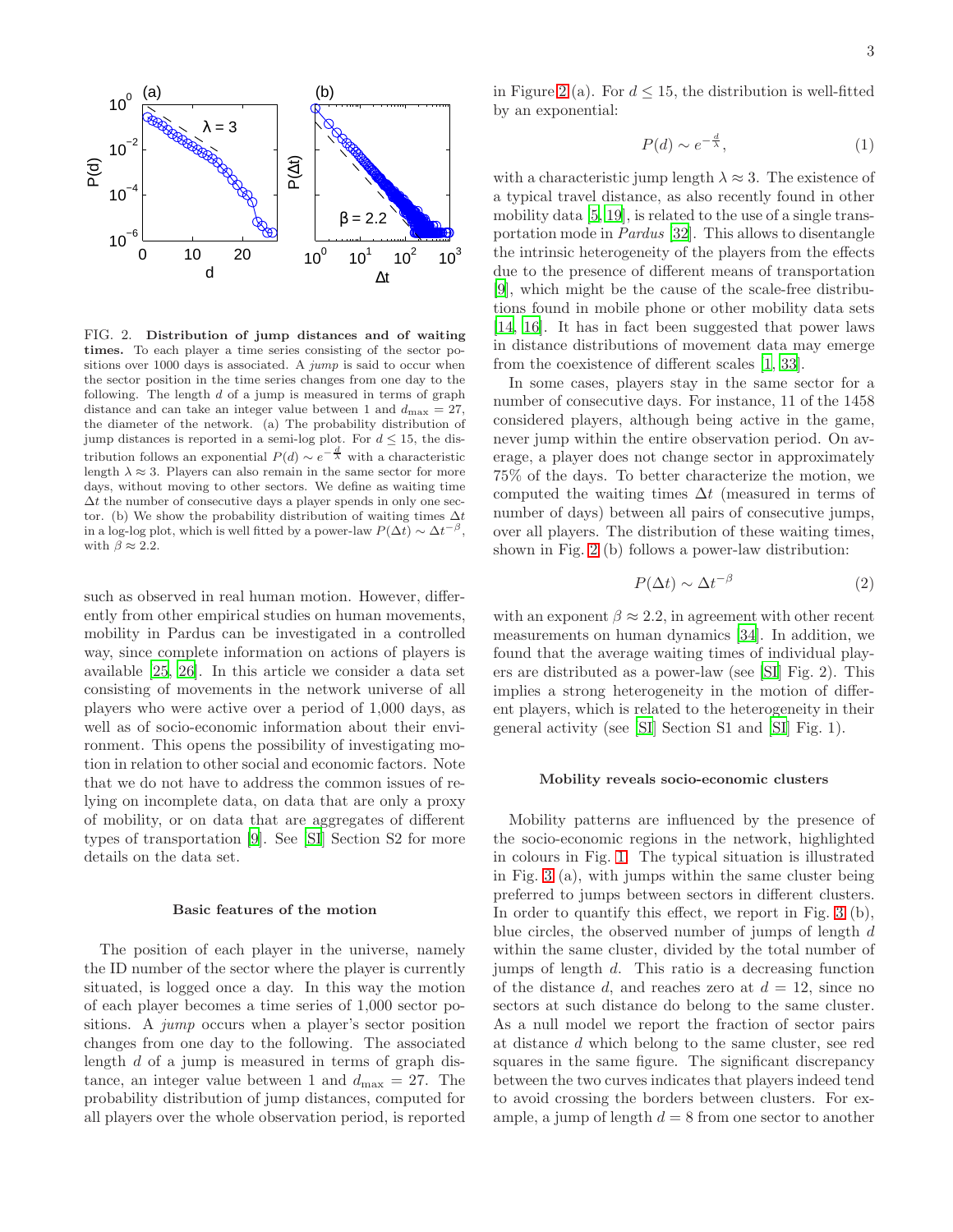

<span id="page-3-0"></span>FIG. 3. Influence of socio-economic clusters on mobility. (a) Sketch of jump patterns from a sector  $i$  to sectors within the same cluster, j and l, and to sectors in a different cluster, j', l'. Although sectors  $j'$  and  $l'$  have the same graph distance from sector  $i$  as sectors  $j$  and  $l$  respectively, transitions across cluster border have smaller probabilities. (b) Quantitative evidence of the tendency of players to avoid crossing borders. Red squares show the null model, i.e. the fraction of all pairs of sectors at a given distance d being in the same cluster. Blue circles show the fraction of measured jumps leading into the same cluster, per distance. Coincidence of the two curves would indicate that clusters have no effect on mobility. Clearly this is not the case – there is a strong tendency of players to avoid crossing the borders between clusters.

sector in the same cluster is expected only in 3% of the cases, while it is observed in about 20% of the cases.

Now, the propensity of a player to spend long time periods within the same cluster might be simply related to the topology of the network, as in the case of random walkers whose motions are constrained on graphs with strong community structures [\[35\]](#page-7-21). Nodes belonging to the same cluster are in fact either directly connected or are at short distance from one another. This proximity is reflected in the block-diagonal structure of the adjacency matrix  $A$  and of the distance matrix  $D$ , respectively shown in Fig. [4](#page-4-0) (a) and (b). We have therefore checked whether the presence of the socio-economic clusters originally introduced by the developers of the game can be derived solely from the structure of the network. For this reason we adopted standard community detection methods based on the adjacency and on the distance matrix [\[36](#page-7-22), [37](#page-7-23)]. The results, reported respectively in Fig. [4](#page-4-0) (d) and (e), show that detected communities deviate significantly from the clusters, implying that in our online world the socio-economic regions cannot be recovered merely from topological features. In comparison we considered the player transition count matrix  $M$ , shown in Fig. [4](#page-4-0) (c), which displays a similar blockdiagonal structure as  $A$  and  $D$ , but with the qualitative difference that it contains dynamic information on the system. Figure [4](#page-4-0) (f) shows that community detection methods applied to the transition count matrix  $M$  reveal almost perfectly all the socio-economic areas of the universe. This finding demonstrates that mobility patterns contain fundamental information on the socio-economic constraints present in a social system. Therefore, a community detection algorithm applied to raw mobility information, as the one proposed here, is able to extract the underlying socio-economic features, which are instead invisible to methods based solely on topology. For a detailed treatment of adopted community detection methods and measures see [\[SI\]](#page-7-16) Section S4, [\[SI\]](#page-7-16) Table II and [\[SI\]](#page-7-16) Figs. 4 and 5.

### A long-term memory model

In order to characterize the diffusion of players over the network, we have computed the mean square displacement (MSD) of their positions,  $\sigma^2(t)$ , as a function of time. Results reported in Fig. [5](#page-5-0) (a) indicate that, for long times, the MSD increases as a power-law:

$$
\sigma^2(t) \sim t^{\nu} \tag{3}
$$

with an exponent  $\nu \approx 0.26$ . This anomalous subdiffusive behaviour is not a simple effect of the topology of the Pardus universe. In fact, as shown in Fig. [5](#page-5-0) (b), gray stars, the simulation of plain random walks on the same network produces a standard diffusion with an exponent  $\nu \approx 1$  up to  $t \approx 100$  days, and then a rapid saturation effect which is not present in the case of the human players.

Insights from the previous section suggest that the anomalous diffusion behaviour might be related to the tendency of players to avoid crossing borders. We have therefore considered a Markov model in which each walker moves from a current node  $i$  to a node  $j$  with a transition probability  $\pi_{ij} = m_{ij}/\sum_l m_{il}$ , where  $m_{ij}$  is the number of jumps between sector  $i$  and sector  $j$ , as expressed by the transition count matrix  $M$  of Fig. [4](#page-4-0) (c). The probabilities  $\pi_{ij}$  are the entries of the transition probability matrix Π, which contains all the information on the day-to-day movement of real players, such as the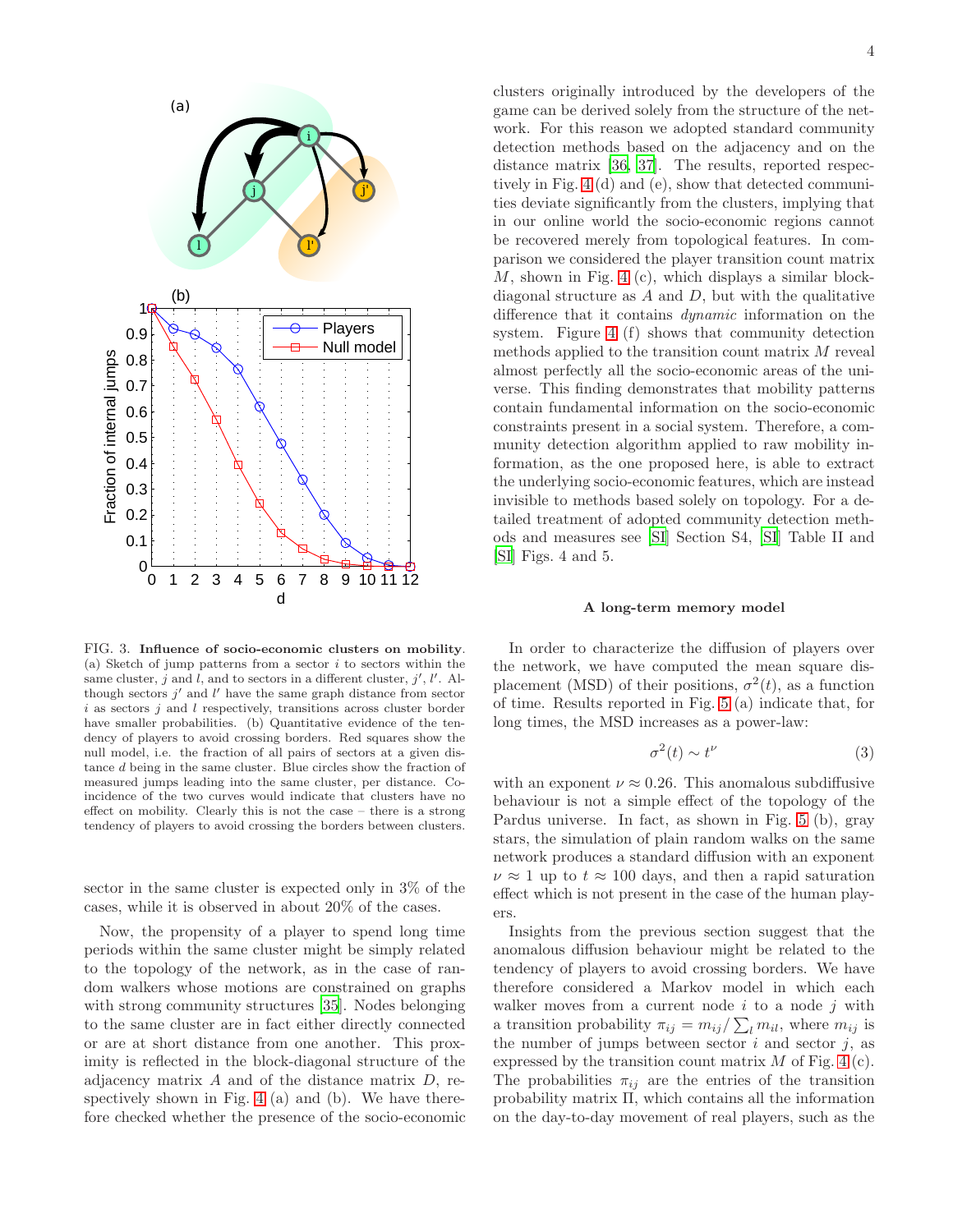

<span id="page-4-0"></span>FIG. 4. Extracting communities from network topology and from mobility patterns. (a) The adjacency matrix A of the universe network, (b) the matrix  $D$  of shortest path distances, and (c) the matrix  $M$  of transition counts of player jumps. Each of the three matrices contains  $400 \times 400$  entries, whose values are colour-coded. Sector IDs are ordered by cluster, resulting in the block-diagonal form of the three matrices. We have used modularity-optimization algorithms to extract community structures from the information encoded in the three matrices. Different node colours represent the different communities found, while the 20 different colour-shaded areas indicate the predefined socio-economic clusters as in Fig. [1.](#page-0-0) The displayed Fowlkes and Mallows index  $\mathcal{F} \in [0,1]$  quantifies the overlap of the detected communities with the predefined clusters. The closer  $\mathcal F$  is to 1, the better the match, see [\[SI\]](#page-7-16) Section S4. (d) Although information contained in the adjacency matrix A allows to find 18 communities, a number close to the real number of clusters, the communities extracted do not correspond to the underlying colour-shades areas ( $\mathcal{F} = 0.68$ ). (e) Extracting communities from the distance matrix D only results in 6 different groups ( $\mathcal{F} = 0.49$ ). (f) The 23 communities detected using the transition count matrix M reproduce almost perfectly the real socio-economic clusters ( $\mathcal{F} = 0.96$ ), with only a few mismatched nodes detected as additional clusters. For more measures quantifying the match of communities, see [\[SI\]](#page-7-16) Table II.

preference to move within clusters, the length distribution of jumps, as well as the tendency to remain in the same sector. Despite this detailed amount of information used (the matrix Π has 160,000 elements), the Markov model fails to reproduce the asymptotic behaviour of the MSD, see magenta diamonds in Fig. [5](#page-5-0) (b). Since the model considers only the position of the individual at its current time to determine its position at the following time, deviations from empirical data appear presumably due to the presence of higher-order memory effects [\[38\]](#page-7-24). For this reason we have considered the recently proposed preferential return model [\[21](#page-7-7)] which incorporates a strong memory feature. The model is based on a reinforcement mechanism which takes into account the propensity of individuals to return to locations they visited frequently before. This mechanism is able to reproduce the observed tendency of individuals to spend most of their time in a

small number of locations, a tendency which is also prevalent in the mobility behaviour of Pardus players (see [\[SI](#page-7-16)] Fig. 3). However, the implementation of the preferential return model on the Pardus universe network is not able to capture the scaling patterns of the MSD, as shown in Fig. [5](#page-5-0) (b). The reason is that in the model the probability for an individual to move to a given location does not depend on the current location, nor on the order of previously visited locations. Instead, we observe that in reality individuals tend to return with higher probability to sectors they have visited recently and with lower probability to sectors visited a long time before. Consequently a sector that has been visited many times but with the most recent visit dating back one year has a lower probability to be visited again than a sector that has been visited just a few times but with the last visit dating back only one week.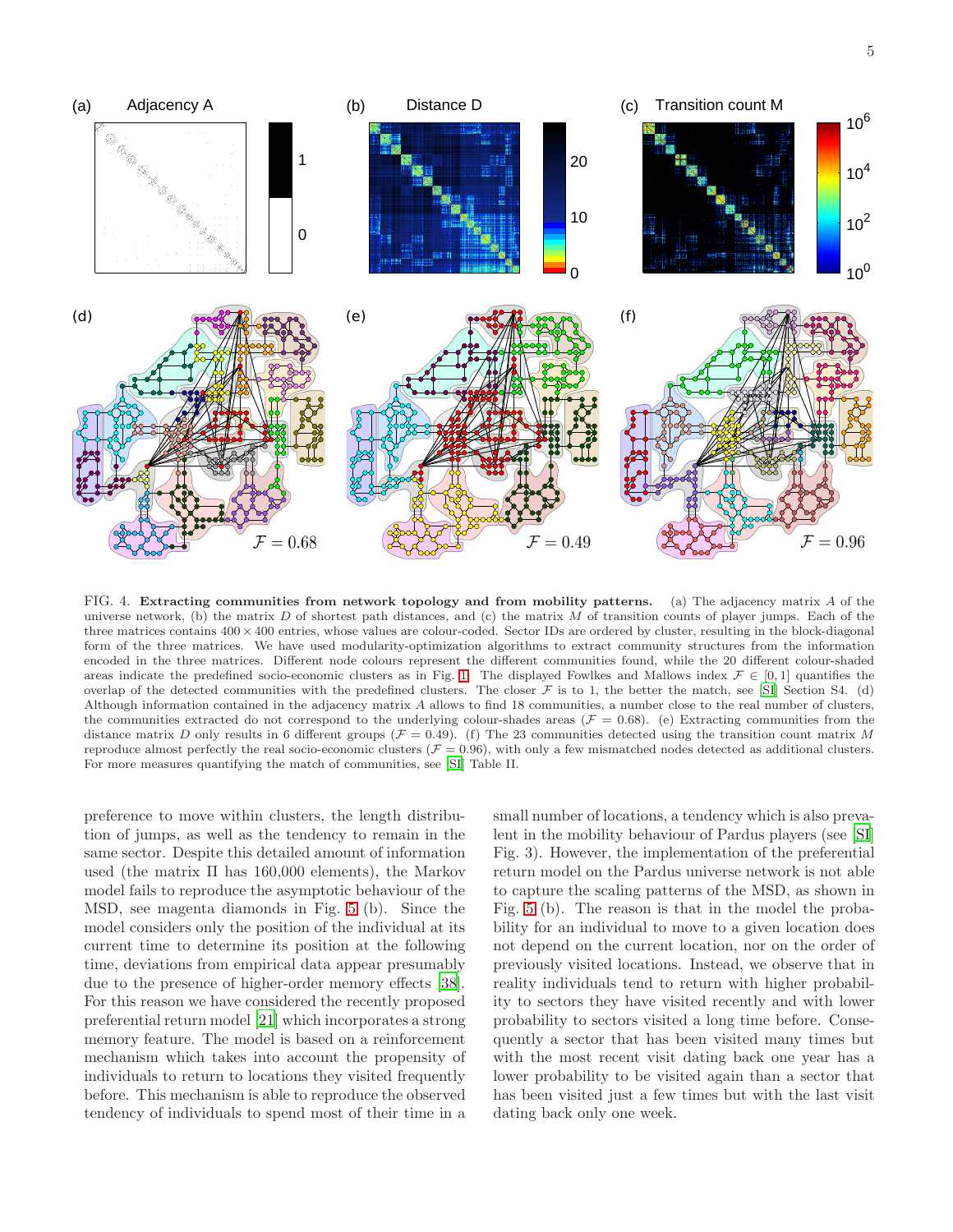

<span id="page-5-0"></span>FIG. 5. Diffusion scaling in empirical data and simulated models. (a) The mean square displacement (MSD) of the positions of players follows a power relation  $\sigma^2(t) \sim t^{\nu}$  with a subdiffusive exponent  $\nu \approx 0.26$ . The inset shows the average probability  $P_{\leftarrow}(\tau)$ for a player to return after  $\tau$  jumps to a sector previously visited. The curve follows a power law  $P_{\leftarrow}(\tau) \sim \tau^{-\alpha}$  with an exponent of  $\alpha \approx 1.3$  and an exponential cutoff. We report, for comparison, (b) the MSD for various models of mobility. For random walkers and in the case of a Markov model with transition probability  $\pi_{ij} = m_{ij}/\sum_j m_{ij}$  we observe an initial diffusion with an exponent  $\nu \approx 1$  and then a rapid saturation of  $\sigma^2(t)$ , due to the finite size of the network. A preferential return model also shows saturation and does not fit the empirical observed scaling exponent  $\nu$ . Conversely, a model with long-time memory (Time Order Memory) reproduces the exponent almost perfectly. Such a model makes use of the empirically observed  $P \leftrightarrow (\tau)$  while the Markov model and the preferential return model over-emphasize preferences to locations visited long ago and do not recreate the empirical curve well. Curves are shifted vertically for visual clarity.

To highlight this mechanism we measured the return time distribution in the jump-time series (see Methods). In particular, we extracted the probability  $P_{\leftarrow}(\tau)$  for an individual to return again (for the first time) to the currently occupied sector after  $\tau$  jumps. As shown in the inset of Fig. [5](#page-5-0) (a), we found that the return time distribution reads

<span id="page-5-1"></span>
$$
P_{\leftarrow}(\tau) \sim \tau^{-\alpha} \tag{4}
$$

with an exponent  $\alpha \approx 1.3$ . We used this information for constructing a model which takes into account the higher

re-visiting probability of recently explored locations. In this way we can capture the long-term scaling properties of movements. Exactly these asymptotic properties are fundamentally relevant for issues of epidemics spreading or traffic management.

This "Time Order Memory" (TOM) model incorporates a power-law distribution of first return times, together with a power-law distribution of waiting times and an exponential distribution of jump distances, as those observed empirically in Fig. [2.](#page-2-0) We show below that these ingredients are sufficient to reproduce the subdiffusive behaviour reported in Fig. [5](#page-5-0) (a). The model works as follows: an individual stands still in a given sector for a number of days drawn from the waiting time distribution, Eq. [\(2\)](#page-2-1). Then, the individual jumps. There are two possibilities: (i) with a probability  $v$  she returns to an already visited sector, (ii) with the probability  $1 - v$  she jumps to a so far unexplored sector. In case (i), one of the previously visited sectors is chosen according to Eq. [\(4\)](#page-5-1). In the exploration case (ii), the individual draws a distance  $d$  from the distance distribution, Eq.  $(1)$ , and jumps to a randomly selected, unexplored sector at that distance. The model has four parameters. The parameters  $\lambda$ ,  $\beta$  and  $\alpha$  of equations [\(1\)](#page-2-2), [\(2\)](#page-2-1) and [\(4\)](#page-5-1) respectively, are fixed by the data. Further, averaging over all jumps and players, the probability of returning to an already visited location is  $v \approx 0.83$ . Similarly to the measured data, the MSD of the TOM model, black squares in Fig. [5](#page-5-0) (b), exhibits no saturation effects and displays an exponent  $\nu_{\text{TOM}} = 0.23 \pm 0.02$  (the error is calculated over an ensemble of realizations) in agreement with the exponent observed for the players.

The flat slope of  $\nu \approx 0.26$  and the lack of saturation of the MSD of the players over the whole observation period exposes the significant level of subdiffusivity in the motions of individuals, consistent with previous findings [\[21,](#page-7-7) [39](#page-7-25)[–42\]](#page-7-26). However, the mere tendency of individuals to return to already visited locations is not sufficient to capture these subdiffusive properties of the MSD, but it is fundamental to consider a mechanism that takes into account the temporal order of visited locations, as achieved by the TOM model. Moreover, the TOM model is realistic in the sense that, in contrast to Markov models, it takes into account the tendency of individuals to develop a preference for visiting certain locations. At the same time it allows for the possibility that a previously preferred location becomes not frequented anymore. This view provides an alternative to recently suggested reinforcement mechanisms in preferential return models [\[21\]](#page-7-7). The possibility for individuals to "change home" is relevant when the model should be able to account for migration, which is an important feature in the long-time mobility behaviour of humans.

Finally, we discuss to which extent the findings from our "social petri dish" are valid also for human populations unrelated to the game. Previous analyses of human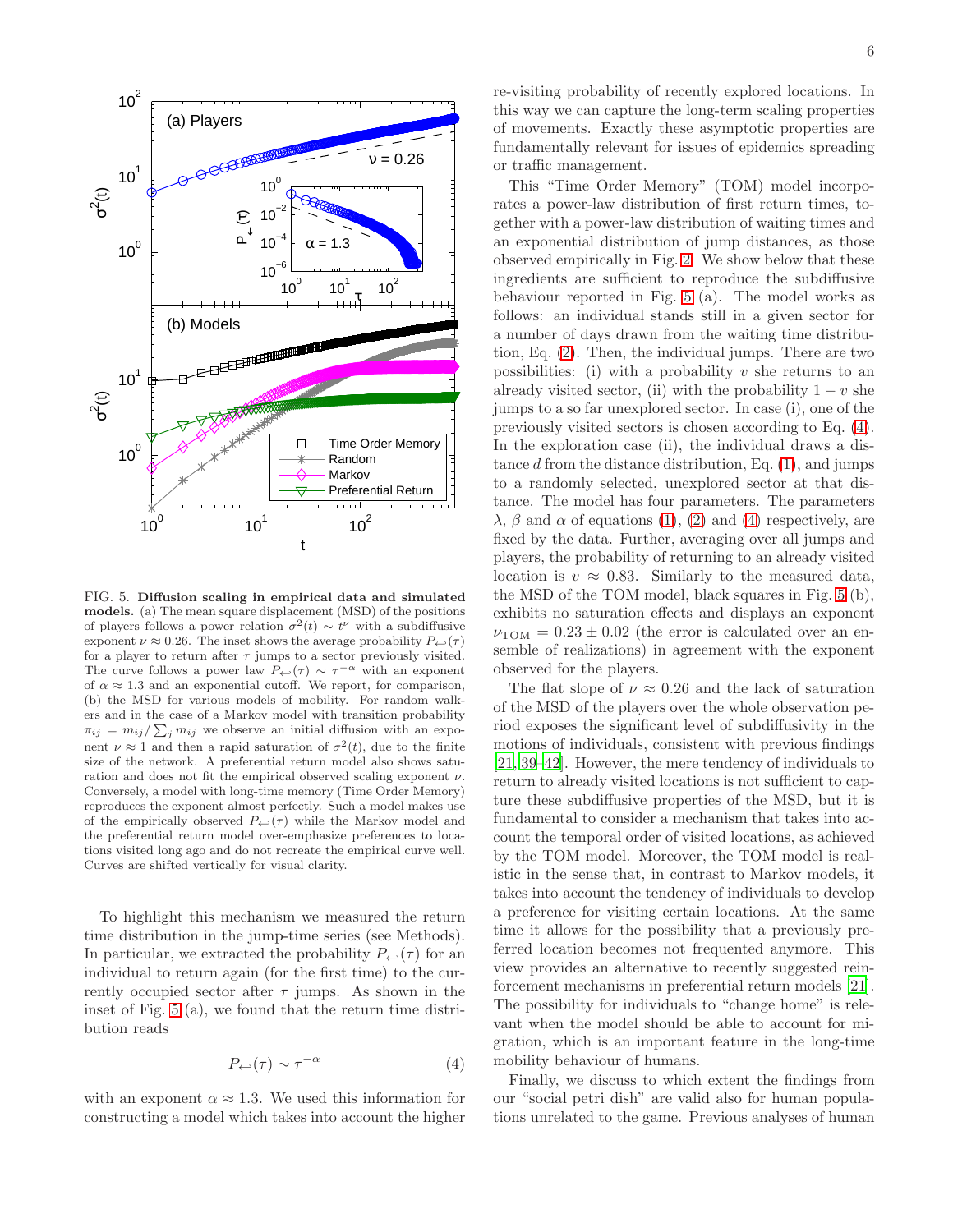social behaviour in Pardus [\[25,](#page-7-11) [26\]](#page-7-17) have shown agreement with well-known sociological theories and with properties on comparable behavioural data. Examining the preference of players to move within socio-economic regions is of obvious importance for clearing up the role of political or socio-economic borders on the movement and migration of humans, where the presence of borders has a strong influence on mobility [\[15](#page-7-1), [43](#page-7-27)[–45\]](#page-7-28). Online societies as the one of Pardus have the evident potential to serve as "socio-economic laboratories", where the complete knowledge of activities, social relations, and positions of all individuals can significantly advance our understanding of large-scale human behaviour, in particular of mobility.

### Methods

Data set. We focus on one of the three Pardus universes, Artemis. For this universe, we extract player mobility data from day 200 to day 1200 of its existence. We discard the first 200 days because social networks between players of Pardus have shown aging effects in the beginning of the universe, i.e. there seems to exist a transient phase in the development of the society, possibly affecting mobility, which we would like to avoid considering [\[25\]](#page-7-11). To make sure we only consider active players, we select all who exist in the game between the days 200 and 1200, yielding 1458 players active over a time-period of 1000 days. The sector IDs of these players, i.e. their positions on the universe network's nodes, are logged every day at 05:35 GMT. Players typically log in once a day and perform all their limited movements of the day within a few minutes, see [\[SI](#page-7-16)] Section S1. The legal department of the Medical University of Vienna has attested the innocuousness of the used anonymized data.

Transition count matrix and transition probability matrix. The entry  $m_{ij}$  of the transition count matrix M is equal to the number of times a player's position was on sector  $i$  and then, on the following day, on sector  $j$ . This number is cumulated for all players. The entry  $\pi_{ij}$  of the transition probability matrix  $\Pi$ corresponds to the probability that a player moves to a sector  $\boldsymbol{j}$ given that on the previous day the player's location was sector *i*. It reads:  $\pi_{ij} = \frac{m_{ij}}{\sum_l m_{il}}$ , where  $m_{ij}$  is the number of observed player movements from sector  $i$  to sector  $j$ , and the sum over  $l$  is over all sectors of the universe. The matrix  $\Pi$  is a stochastic matrix, i.e. it has the property that the entries of each row sum to one.

**MSD** and diffusion. The MSD is defined as  $\sigma^2(t)$  =  $\langle (r(T + t) - r(T))^{2} \rangle$ , where  $r(T)$  and  $r(T + t)$  are the sectors a player occupies at times  $T$  and  $T + t$  respectively, and where by  $(r (T + t) - r (T))$  we denote the distance between the two sectors. The average  $\langle \cdot \rangle$  is performed over all windows of size t, with their left boundaries going from  $T=0$  to  $T=1000$ -t, and over all the 1458 players in the data set. If  $\sigma^2$  has the form  $\sigma^2(t) \sim t^{\nu}$  with an exponent  $\nu < 1$ , the diffusion process is subdiffusive, in the case  $\nu > 1$  it is super-diffusive. An exponent of  $\nu = 1$  corresponds to classical brownian motion [\[39,](#page-7-25) [40\]](#page-7-29).

Jump-time and first return time distribution. We transform the time-series of daily sector IDs occupied by the players from real-time to jump-time, in order to be able to compare time-series of different length and to focus on the movements between sectors. An example of this conversion is provided: a time series [5, 5, 5, 32, 32, 104, 5, 5, 104, 104, 104, 32, 337, 337, 32. . .] becomes in jump-time [5, 32, 104, 5, 104, 32, 337, 32, . . .]. We denote jump-time by the greek letter  $\tau$ , that is, at jump-time  $\tau$  a player has performed exactly  $\tau$  jumps. We use  $\tau$  in the computation of the first return time distribution. In the hypothetical time series of sectors [5, 32, 104, 5, 104, 32, 337, 32] a first return to a sector lying  $\tau = 1$  jumps back happens 2 times (104, 5, 104 and 32, 337, 32), for  $\tau = 2$  this happens once (5, 32, 104, 5), for  $\tau = 3$ also once (32, 104, 5, 104, 32). Hence, in this example,  $P \n\leftarrow (1) = 0.5$ ,  $P_{\leftarrow}(2) = P_{\leftarrow}(3) = 0.25$ , where the sum over all  $P_{\leftarrow}(\tau)$  is equal to 1.

# Acknowledgments

This work was conducted under the HPC-EUROPA2 project (project number: 228398) with the support of the European Commission – Capacities Area – Research Infrastructures initiative, and within the framework of European Cooperation in Science and Technology Action MP0801 Physics of Competition and Conflicts. M.S. and S.T. acknowledge support from the Austrian Science Fund Fonds zur Förderung der wissenschaftlichen Forschung P 23378, and from project EU FP7 – INSITE. M.S., R.S. and G.P. also thank the Santa Fe Institute for the opportunities offered during the Complex Systems Summer School 2010, where this project originated.

- <span id="page-6-0"></span>[1] Barth´elemy, M. Spatial networks. *Phys. Rep.* 499, 1–101  $(2010).$
- <span id="page-6-1"></span>[2] Guimer`a, R., Mossa, S., Turtschi, A. & Amaral, L. The worldwide air transportation network: anomalous centrality, community structure, and cities global roles. *Proc. Natl. Acad. Sci. USA* 102, 7794–7799 (2005).
- <span id="page-6-2"></span>[3] Helbing, D. Traffic and related self-driven many-particle systems. *Rev. of Mod. Phys.* 73, 1067 (2001).
- <span id="page-6-3"></span>[4] Makse, H. A., Havlin, S. & Stanley, H. E. Modelling urban growth patterns. *Nature* 377, 608–612 (1995).
- <span id="page-6-4"></span>[5] Roth, C., Kang, S. M., Batty, M. & Barthélemy, M. Structure of urban movements: Polycentric activity and entangled hierarchical flows. *PLoS ONE* 6, e15923 (2011).
- <span id="page-6-5"></span>[6] Pastor-Satorras, R. & Vespignani, A. Epidemic spreading in scale-free networks. *Phys. Rev. Lett.* 86, 3200–3203 (2001).
- <span id="page-6-11"></span>[7] Colizza, V., Barrat, A., Barth´elemy, M. & Vespignani, A. The role of the airline transportation network in the prediction and predictability of global epidemics. *Proc. Natl. Acad. Sci. USA* 103, 2015 (2006).
- [8] Hufnagel, L., Brockmann, D. & Geisel, T. Forecast and control of epidemics in a globalized worlds. *Proc. Natl. Acad. Sci. USA* 101, 15124–15129 (2004).
- <span id="page-6-6"></span>[9] Balcan, D. *et al.* Multiscale mobility networks and the spatial spreading of infectious diseases. *Proc. Natl. Acad. Sci. USA* 106, 21484–21489 (2009).
- <span id="page-6-7"></span>[10] Miritello, G., Moro, E. & Lara, R. Dynamical strength of social ties in information spreading. *Phys. Rev. E* 83, 045102 (2011).
- <span id="page-6-8"></span>[11] Onnela, J. *et al.* Structure and tie strengths in mobile communication networks. *Proc. Natl. Acad. Sci. USA* 104, 7332 (2007).
- <span id="page-6-9"></span>[12] Quercia, D., Lathia, N., Calabrese, F., Di Lorenzo, G. & Crowcroft, J. Recommending social events from mobile phone location data. In *Data Mining (ICDM), 2010 IEEE 10th International Conference on*, 971 –976 (2010).
- <span id="page-6-10"></span>[13] Jensen, P. Network-based predictions of retail store commercial categories and optimal locations. *Phys. Rev. E* 74, 035101 (2006).